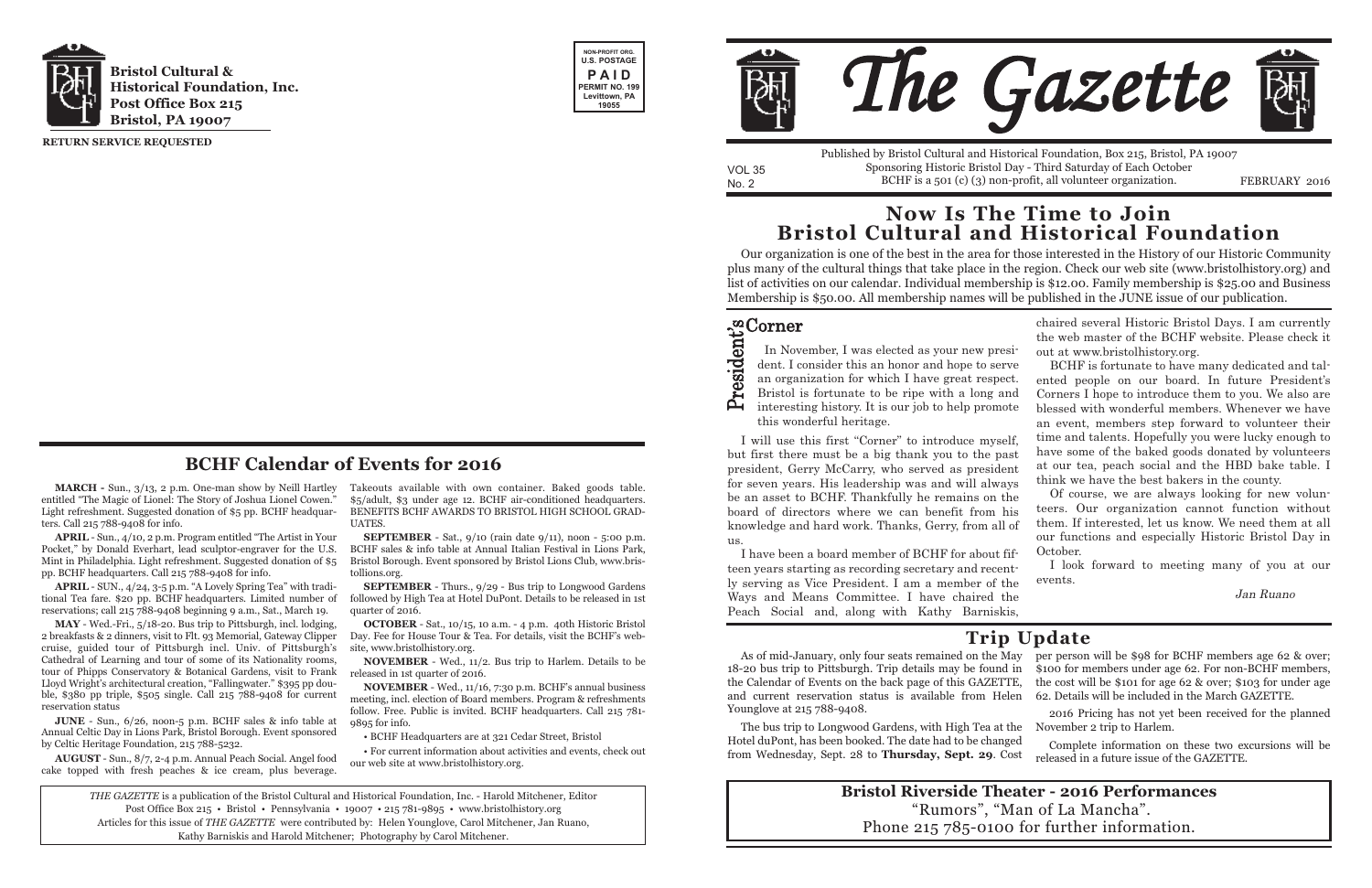## **Out Of The Past**

The following items were excerpted from **FEBRUARY 1876** issues of THE BUCKS COUNTY GAZETTE. Single copy, 5 cents. One year, \$2.00

Three hundred forty-six tramps found lodging in Town Hall during the month of January.

2/3 - - SORTS:

We learned that a passenger train is to be run on the new r road on the 22nd of February, thus allowing those who so des an opportunity of taking a ride over the line.

Some rascals gained an entrance into the engine room of I Company No. 1 sometime between midnight on Saturday and d light on Sunday, and fired bullets through the engravings t adorn the walls. The company is endeavoring to find the perpet tors and have them punished.

Samuel Swain, real estate agent, sold a house of Ellwood Dor on Washington Street, to David R. Carey for \$1,400.

A grand shooting match will take place at the shooting galler next door to the Post Office, on Friday and Saturday, for a box good cigars.

"Meat! Meat! MILTON WEBSTER, at the corner of Mill a Cedar Streets. Keeps always on hand a large supply of FRESH be veal, mutton, etc. Special inducements given to cash customers

"Trips Resumed. The steamboat John A. Wagner will lea Bristol at 7:15 A.M. for Philadelphia, touching at Burlingt Beverly, Riverton, Torresdale and Andalusia. Returning, lea Philadelphia at 2 o'clock P.M."

"For Sale or To Let. Two dressed stone houses on Jeffers Avenue. Price, \$6,500. Rent, \$600. Joshua Peirce, Agent"

The snowfall of Friday last afforded an opportunity for slei ing, which was availed of by all who had it in their power to do 2/17 - - SORTS:

Senator Yerkes' Tramp Bill has passed the Senate and will like become a law. The tramps won't like it a bit.

The people of the "lower end" think it's more necessary for welfare of the county to have free bridges and free turnpikes than \$80,000 courthouses or luxurious jails.

The revival of the M.E. Church of Bristol, which has been progress for the past ten years, still continues. About 140 h been converted. Services are held every evening except Saturda

The luxury of scratching was indulged in to such an extent Tuesday that the men who were brought up to the doctrine to v the whole ticket and nothing but the ticket, had blank amazem clearly depicted on their countenances when they were informed

"For Rent. A 4 roomed house for \$5 a month. Apply to Charles S. Bailey, Radcliffe Street."

2/10 - - SORTS:

The new rolling mill is about ready to commence operations. C.W. & J. Peirce will exhibit at the Centennial the different va eties of felt goods of their manufacture.

| 376                    | it. Out of the 702 votes polled, there were only 108 straight                                                                                |
|------------------------|----------------------------------------------------------------------------------------------------------------------------------------------|
| nts.                   | Republican and 74 straight Democrat tickets polled.<br>"New Market House by DAVID G. MITCHENER, No. 103 Mill                                 |
|                        | Street (east side of canal bridge). Excellent beef, sausage, etc., con-                                                                      |
| the                    | stantly on hand. Cheaper than the cheapest."<br>"Something New! The celebrated Arion piano. MUSIC STORE,                                     |
| ail-                   | 46 Mill Street." *                                                                                                                           |
| ire,                   | (*Note concerning house number Between 1891 and 1894,                                                                                        |
|                        | all of Bristol houses were renumbered. Therefore, the current                                                                                |
| Fire                   | house may still be in place, but it has a different number.)                                                                                 |
| lay-                   | 2/24 - - SORTS:                                                                                                                              |
| hat                    | The steamboat Richard Stockton will run on the Delaware this                                                                                 |
| tra-                   | season.                                                                                                                                      |
|                        | The American Hose Company have received their new fire hats.                                                                                 |
| on,                    | They are very stylish in appearance.                                                                                                         |
|                        | John Catlow, proprietor of the Bristol Carpet factory, receives                                                                              |
| ery,<br>x of           | more orders than he can fill. He contemplates erecting a stone<br>building on his grounds at the corner of Dorrance Street and the           |
|                        | railroad in the Spring.                                                                                                                      |
| and                    | John Shade, while driving a load of hay down Mill Street on                                                                                  |
| eef,                   | Washington's birthday, calmly smoking a pipe, felt something                                                                                 |
| $\mathbf{S}^{\bullet}$ | warm behind him. He looked around and found his hay on fire. A                                                                               |
| ave                    | bucket of water quenched the flames and the hay was saved.                                                                                   |
| юn,                    | The 143rd anniversary of the birthday of George Washington                                                                                   |
| ves                    | was duly observed in Bristol by a good display of bunting from pri-<br>vate houses, hotels, business offices, etc. The T.A.B. Society of St. |
| son                    | Mark's Church paraded through the principal streets of the town                                                                              |
|                        | and made a good display. Small boys also seemed inspired with                                                                                |
| rles                   | patriotic ardor and paraded the streets with small flags. There was                                                                          |
|                        | no illumination in the evening but the Washington Assembly gave                                                                              |
|                        | their first annual ball at Cabeen's Hall.                                                                                                    |
| gh-                    | "MISS EDITH B. TICE, Wood Street near Walnut, desires a few                                                                                  |
| SO.                    | pupils in Drawing, Crayons and India Ink."                                                                                                   |
|                        | "FOR SALE OR RENT. A new brick house with water, gas and                                                                                     |
| tely                   | modern finish, in the Borough of Bristol, on the river bank (adjoin-                                                                         |
|                        | ing own residence). Price, \$6,000 - half the money can remain.                                                                              |
| $\mathbf{S}$ .         | Rent, \$500. G.W. Adams, Dentist."                                                                                                           |
| ari-                   | "J. H. SOOY, a dealer in GROCERIES, PROVISIONS AND<br>CANNED GOODS. N.W. Corner Mill and Cedar Streets. Sugars,                              |
| the                    | teas, coffees, spices, etc. All kinds of fruits and vegetables in sum-                                                                       |
| nan                    | mer, at the lowest cash prices."                                                                                                             |
|                        | "A.K. HOFF'S BREAD, PIE AND FANCY CAKE BAKERY, No.                                                                                           |
| ı in                   | 28 Mill Street, second door above Cedar. All orders thankfully                                                                               |
| ave                    | received and promptly attended to."                                                                                                          |
| ıу.                    | "M. GEAR, Dealer in Ladies, Misses and Children's Shoes,                                                                                     |
| last                   | Gaiters, Slippers, etc. No. 59 Mill Street. A general assortment of                                                                          |
| ote                    | shoes kept consistently on hand or made to order. Mending                                                                                    |
| ent                    | promptly and neatly done.                                                                                                                    |
| d of                   |                                                                                                                                              |

### **Boy Scouts**

# **Local School Is Tripping**

The Advisory Committee of St. Mark School, Bristol, is offering two fundraising trips in 2016, as follows:

"Irish Adventure," June 22-30 - This CIE fully-escorted tour of Ireland includes stops in Dublin, Glendalough, Waterford, Cobb, Blarney, Killarney, Ring of Kerry, Cliffs of Moher, Galway, Knock, Sligo, Donegal, Derry, the Giant's Causeway, Belfast, and Dundalk. Cost is \$3,514 pp double occupancy. Reservations close on February 22.

Eastern Caribbean Cruise aboard the Transatlantic Liner Queen Mary 2, Nov. 26 - Dec. 8 - The ports-of-call are: St. Thomas, St. Kitts, Dominica, St. Maarten and Tortola. Rates start at \$2263 pp, double occupancy. Reservations close on July 28.

For details contact Helen Younglove at 215 788-9408.

Girl Scouts appeared. So in this issue, we will mention the Boy Scouts as they also were an important organization in Bristol over the years. The Boy Scouts of America (BSA) was founded on February 8, 1910 and nationally it has more than 2.4 million youth members and nearly 1 million adult volunteers; the group is part of the Worlds Organization of the Scout Movement. The Scout method is part of a program to use scouting values such as trustworthiness and good citizenship through various forms of activities.

In the January issue of the GAZETTE, a story about teach boys "patriotism, courage, self-reliance and kindred values." The current mission statement of the BSA is "to prepare young people to make ethical and moral choices over their lifetimes by instilling in them the values of the scout oath and law."

There are several versions of the actual founding of the Boy Scouts. One version involved "an unknown scout." In 1907 Robert Baden-Powell had founded a scouting movement in England. In 1909 a Chicago publisher (W.D. Boyce) became lost on a foggy street when an unknown boy came to his aid and guided him to his destination. The boy then refused Boyce's monetary tip and explained that he was a Boy Scout and was merely doing his "good turn." Boyce met with the scouting group in England and upon his return to the U.S. met with a group of interested men. The BSA was incorporated on Feb. 8, 1910. The purpose was to

Boy Scouting is divided into age-based levels:

Cub Scouts - ages 7-11 Levels - Tiger, Wolf, Bear and Webelos\* (\* The acronym stands for WE'LL BE LOyal Scouts").

Boy Scouts - ages 11 - 18. A subdivision is Sea Scouting - ages 14 - 18. Eagle Scout is the highest achievement attainable in the BSA Program.

The Scout Motto is "Be Prepared" and the Scout Slogan is "Do a good turn daily." Since the founding of the BSA in 1910, the President of the U.S. has served as the organization's honorary president during his term of office. Over 2/3 of all astronauts have had some type of involvement in scouting and eleven of the twelve men to walk on the moon were Scouts; two were Eagle Scouts - Neil Armstrong (Apollo 11) and Charlie Duke (Apollo 16).



## **Mark The Dates**

As announced in the November GAZETTE and listed in this year's Calendar of Events, the Ways & Means Committee has scheduled the following two programs for 2016:

#### Sunday, March 13, at 2 p.m. - "The Magic of Lionel: Joshua Lionel Cowen"

Neill Hartley, who portrayed Sherlock Holmes for us last January, will return to the BCHF stage as Joshua Lionel Cowen in this one-man show about the founding and history of one of the greatest toy companies ever. You'll learn about the creation of Lionel trains in 1900 and of the amazing products and marketing that let to sales of 50 million trains per year.

#### Sunday, April 10, at 2 p.m. - - "An Artist in Your Pocket"

Donald Everhart, lead sculptor-engraver for the U.S. Mint in Philadelphia, will give a presentation about how coins are made. Mr. Everhart has designed and modeled over 1,000 coins and medals. In addition to medals and official U.S. coinage, he also designed or modeled popular commemorative coins, including the obverse of the 2006 Benjamin Franklin Founding Father silver dollar, the obverse of the Jamestown 400th Anniversary silver dollar, the obverse of the 2008 Bald Eagle silver dollar, and the reverse of the 2008 Bald Eagle five dollar gold piece. One of his favorite designing and sculpting themes is nature, which he has depicted in many of his creations.

Mark these two dates on your calendar and invite your family members and friends to accompany you! A donation of \$5 per attendee is suggested. Light refreshment will be served.

# A Winter Day at the Corner of Mill and Cedar Streets in Bristol Borough

Presently the business is called "Spice & Co". In the first half of the 20th century it was Clark's Jewelry Store.